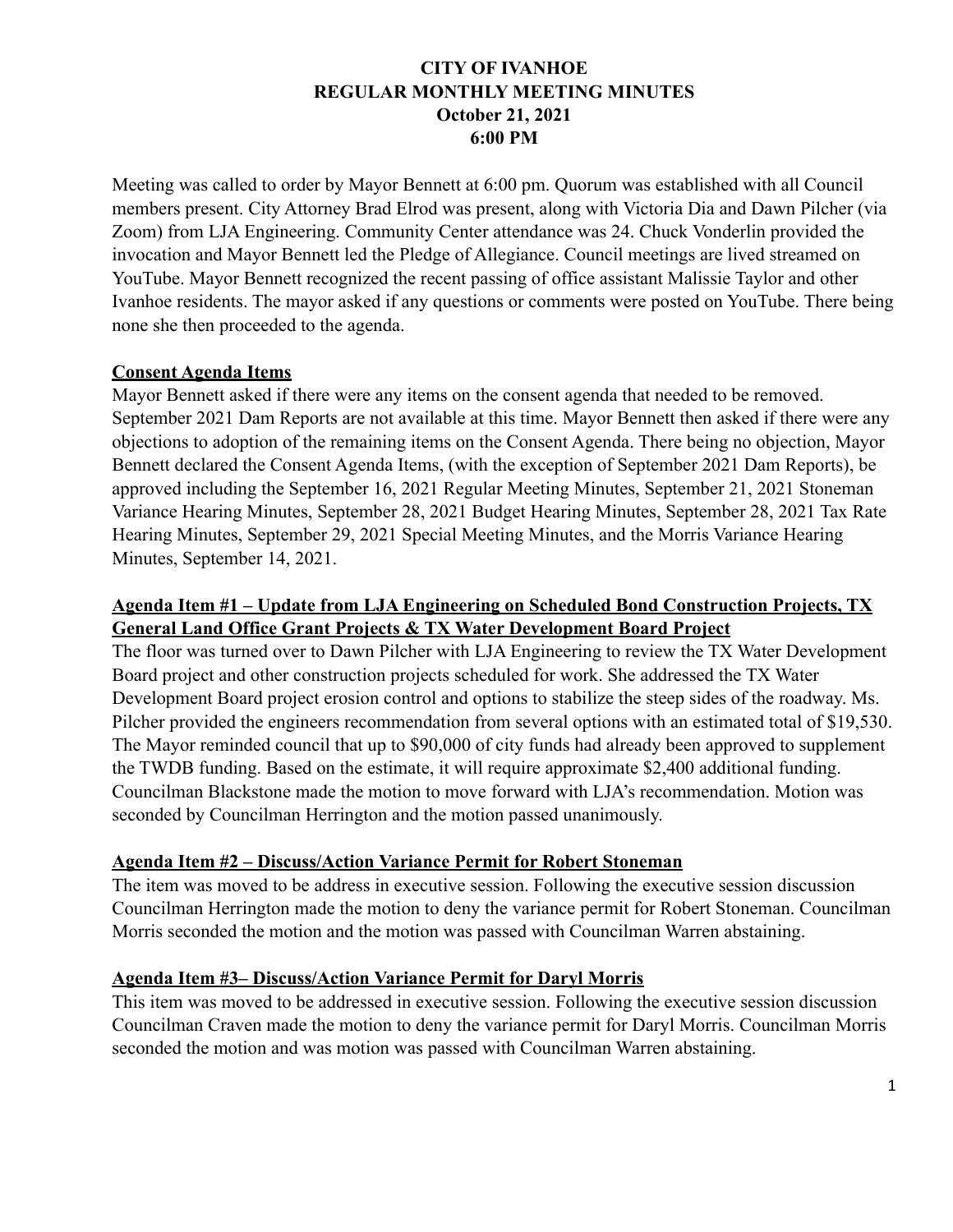# **Agenda Item #4 – Discuss/Action for Change Order #2 on TX Water Development Board project**

Addressed under Agenda Item #1.

# **Agenda Item #5 – Mayor's Report**

- State sales tax collected from online purchases, e.g. Amazon and other online retailers, is currently established by Point of Destination and not Point of Sale. Several Texas cities with major distribution centers of those companies are suing to change law to Point of Sale to protect their major source of income.
- Mayor and City Secretary attended Public Officials Training for Emergency Management in Lufkin (the day after tornadoes damaged parts of Orange and Newton counties.)
- Mayor will be attending the Texas Forest Country Partnership economic development summit next week.
- Mayor Bennett attended the Annual TML Conference in Houston. A great deal of information was available in the breakout sessions, and from vendors exhibits on material, equipment and software.

# **Agenda Item #6 - Supervisor of Dam Report by Rusty Harrison**

There is nothing to report. September 2021 reports have not been completed. Void inspection on Charmaine Dam has been completed and Chance Constriction has finished the re-caulking project of the seams on Charmaine Dam.

# **Agenda Item #7 – Municipal Court Activity Report**

| Municipal Court Report for September 2021: |            |
|--------------------------------------------|------------|
| Total Fines & Court Costs Collected:       | \$1,955.30 |
| Total Fines Retained by the City:          | \$1,111.95 |
| Total Court Costs Sent to State:           | \$659.31   |
| Total Other Fees;                          | \$184.04   |
| Magistrate Activity:                       |            |
| Class C Misdemeanor Warning by Judge Haney | 6          |
| Class $A \& B$ Warnings by Judge Haney     | 2          |
| Class A Warrant by Judge Haney             |            |
| Search Warrant by Judge Haney              |            |
|                                            |            |

## **Agenda Item #8 – City Marshal Activity Report**

| Total Calls/Activity w/CopSync Received by City Marshall Office for September 2021 |                                                         | 233      |          |
|------------------------------------------------------------------------------------|---------------------------------------------------------|----------|----------|
|                                                                                    | Total Calls Received from Tyler County Sheriff's Office |          | 23       |
|                                                                                    | Code Enforcement Activity Call                          |          | $\theta$ |
|                                                                                    | Search Warrant with ATF                                 |          |          |
|                                                                                    | <b>Traffic Citations</b>                                | 19       |          |
|                                                                                    | <b>Code Enforcement Citations</b>                       | <u>9</u> |          |
|                                                                                    | <b>Total Citations/Violations Written</b>               |          | 28       |
|                                                                                    | Warrants & Capias Cleared                               |          | 9        |
| Other Calls                                                                        |                                                         |          | 5        |
|                                                                                    |                                                         |          |          |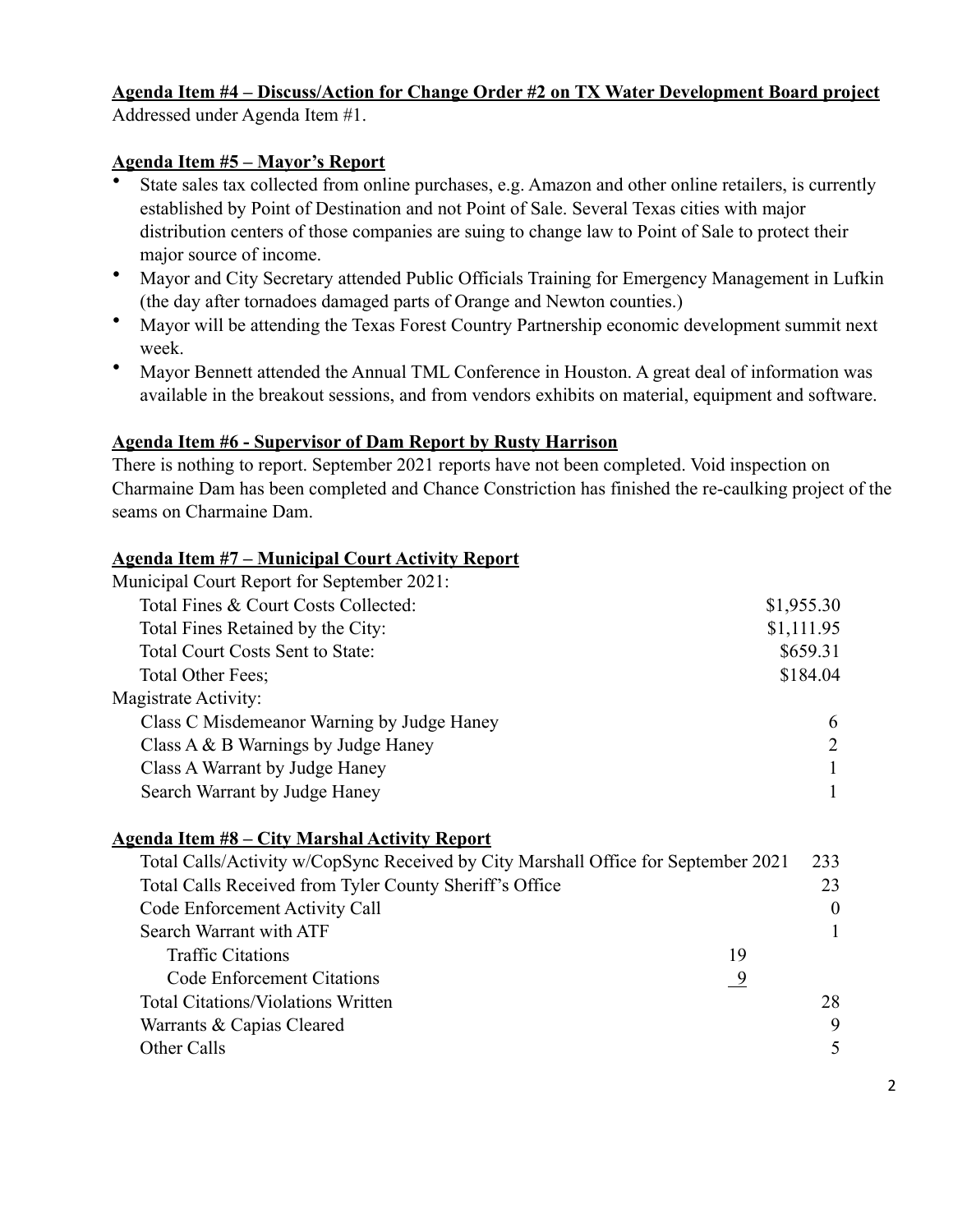## **Agenda Item #9 – Public Works Report by David Marshall**

- The Public Works crew is trying to catch up on general maintenance, and street and repair, culverts and ditch work since Ivanhoe Dr. has been reopened. They are also preparing the detour route for traffic when the contractor begins work at the end of Galahad Dam, Sherwood Forest and Sherwood Forest West.
- New material lay-down yard; donated lot located on Prince Valiant: the property owner next to the lay-down yard is requesting a wood fence be installed between the laydown property and hers for privacy and appearance. An estimate from S&S Fence for \$4,100 has been received for 120 LF of 8 foot tall fence using 6'x6' posts. Utilizing the city's crew would save approximately \$900, but would put the crew further behind on road work.

## **Agenda Item #10 – Code Enforcement Activity Report**

No official report is available at this time. Jacque Black, the city's new administrative assistant and fulltime employee, is currently reviewing every open case file for status. 15 Administrative Search Warrants Affidavits have been turned over to the Municipal Court Judge for review and 7 non-conforming cases are on file. Septic cases are being coordinated with the TCEQ's Designated Representative, Angela Caraway. The city has 113 cases closed for 2020 and 7 cases closed for 2021. Prospective employees for the part-time position office assistance will be interview next week.

# **Agenda Item #11 – Discuss/Action Planning & Zoning Commission Recommendations**

Councilman Craven stated there is nothing to report at this time.

# **Agenda Item #12 – Discuss/Action Resolution #2022-1R Operating Hours of City Hall**

Mayor Bennett asked for a motion to establish new city office hours to accommodate time for staff to work on in-house projects. The suggested hours are Tuesday through Friday, 10:00 am to 3:00 pm and Saturday, 8:00 am 12:00 pm for public access, while keeping the staff hours the same. Councilman Morris made the motion to adopt Resolution 2022-1R to change the public access hours to Tuesday through Friday, 10:00 am to 3:00 pm and Saturday, 8:00 am 12:00 pm for public access. Councilman Warren seconded the motion and the motion passed unanimously.

# **Agenda Item #13 – Discuss/Action Resolution #2022-2R Establish Procurement Threshold Requirements**

Councilman Morris summarized and then made the motion to adopt Resolution 2022-2R establishing procurement threshold requirements for purchases of labor, materials and/or equipment of less than \$10,000 can be approved by the Mayor or Mayor Pro-tem; greater than \$10,000, but less than \$50,000 requires approval by city council; and over \$50,000 requires going out for bids. Councilman Craven seconded the motion and motion passed unanimously.

# **Agenda Item #14 – Discuss/Action Resolution Approving TX General Land Office Contract Documents & Authorizing Mayor as Signatore on GLO Grant Documents**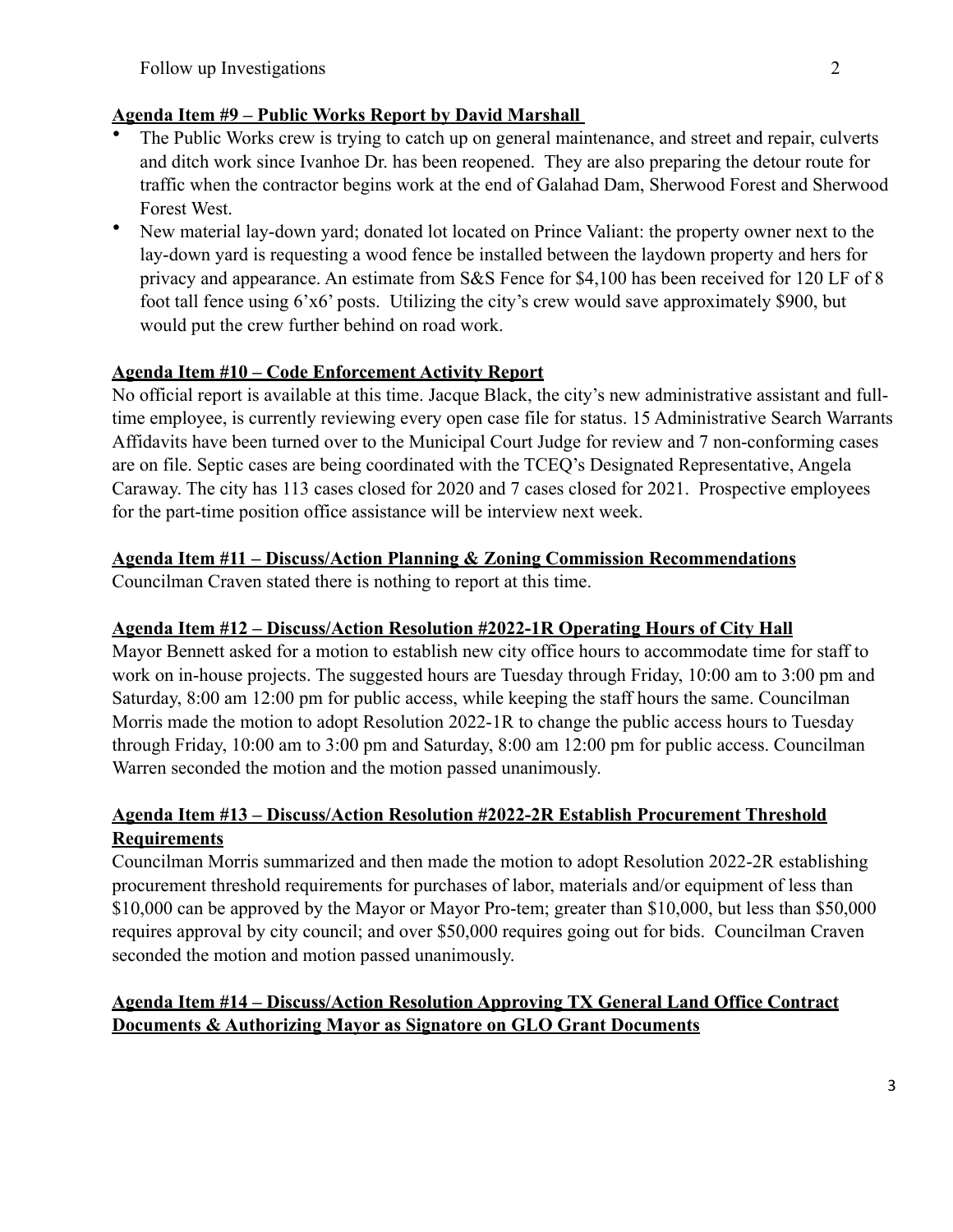Mayor Bennett informed council that the GLO documents have not been received at this time, but will be transmitted through DocuSign (electronic signature). Signatures are required for both the \$8 million and \$11 million grants. Councilman Herrington made the motion to authorize Mayor Bennett to sign GLO grant contracts when they arrive. Councilman Morris seconded the motion and the motion passed unanimously.

## **Agenda Item #15 – Discuss/Action Proposals from Contractors for Street & Road Maintenance Projects for FY-2022**

Only one bid from Ocean Breeze was received for mowing street right-of-ways. No bids were received for grading or other maintenance work. Councilman Blackstone made the motion to approve Ocean Breeze as contractor for mowing on an as-needed basis for FY-2022. Councilman Herrington seconded the motion and the motion passed unanimously.

## **Agenda Item #16 – Discuss/Action Bids on Materials & Supplies for Street & Road Maintenance Projects for FY-2022**

Two bids have been received for Street and Road Maintenance materials. Both bids are relatively comparable in total price. David Marshall asked that both vendors, East Texas Asphalt and Gulf Coast, be approved based on cost and availability of specific materials at different times. Councilman Herrington made the motion to approve both vendors to purchase materials for FY-2022. Councilman Craven seconded the motion and the motion passed unanimously.

### **Agenda Item #17 – Discuss/Action Financial Report for September 2021**

Postponed at the request of CD Woodrome. Councilman Warren made the motion to postpone the financial report for September 2021until November 18, 2021 Regular Council Meeting. Councilman Herrington seconded the motion and motion was passed unanimously.

## **Agenda Item #18 – Discuss/Action Update Relating to Ontiveroz Legal Proceeding**

This item moved to after executive session. City Attorney provided update in Executive Session. No action required.

## **Agenda Item #19 – Discuss/Action Council Update/Training on Board of Adjustment Function & Responsibility**

This item moved to after executive session. Information provided by the City Attorney in Executive Session. No action required.

### **Agenda Item #20 – Executive Session**

Recessed to Executive Session for Items 18 and 19 at 7:23 pm. Reconvened again at 8:21 pm.

## **Agenda Item #21 – Communications from Audience**

No comments or questions from the audience.

### **Agenda Item #22 – Council Comments**